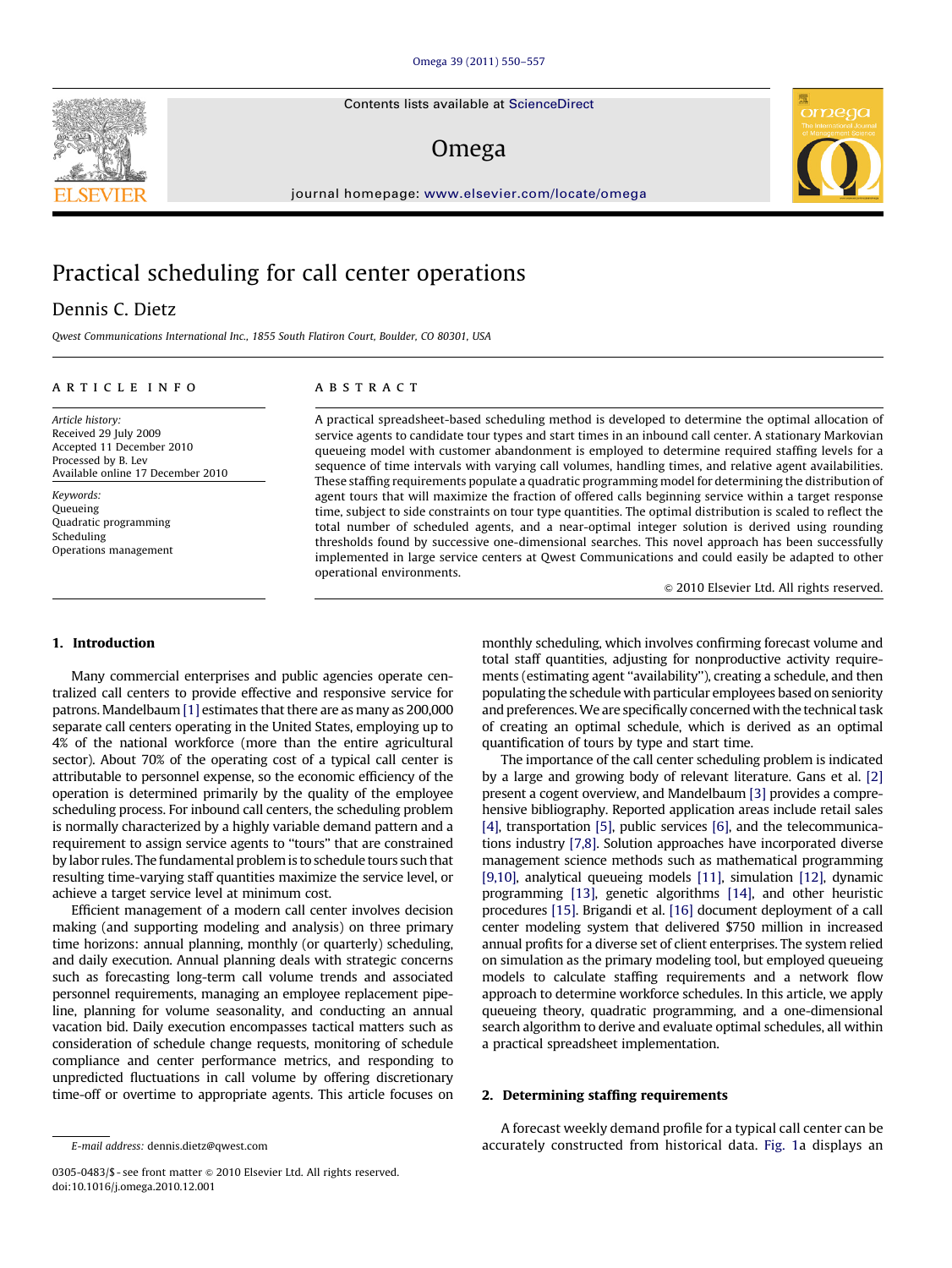<span id="page-1-0"></span>

Fig. 1. Typical parameter profiles. (a) Offered call volume, (b) average handling time and (c) staff availability.

expected distribution of offered repair calls for a typical week and product at Qwest Communications. For any future week, the expected call volume  $v_i$  for each 30-min operating interval  $i \in I \subseteq \{1, \ldots, 336\}$  is determined as the product of the associated profile value  $f_i^{\nu}$  (where  $\sum_{i \in J} f_i^{\nu} = 1$ ) and a forecast weekly volume V. For the particular product depicted, the weekly volume varies seasonally by about 30% from its low value in December to its peak value in August. The distribution of call volume among intervals within the week, however, is demonstrably invariant throughout the year. Variability in realized call volume within an interval can be treated as random, so the customer arrival process can be modeled as a nonstationary Poisson process with an expected number of arrivals  $v_i$ . A similar approach is pursued to capture interval-dependent variation in handling time. Fig. 1b displays handling time profile values  $f_i^h$  which are aggregated from annual interval data and scaled such that  $\sum_{i \in I} f_i^v f_i^h = 1$ . The profile indicates the presence of recurring patterns including ''shift fatigue'' (longer service time during high volume intervals), which is commonly discerned [\[11\]](#page--1-0). Letting  $H$  be a specified average handling time for a given future week, average handling time for each interval  $i$  can be computed as  $h_i\!=\!f_i^hH$  (the scaling of  $f_i^h$  ensures that  $\sum_{i \in I} f_i^v h_i = H$ ). Finally, Fig. 1c displays a staff availability profile, which captures interval-dependent variability in the average fraction of time a scheduled agent is actually available to handle calls after accounting for nonproductive activities such as absences, breaks, meetings, training, and other administrative functions. The availability factor for interval  $i$  is computed as  $a_i = f_i^a A$ , where the profile values  $f_i^a$  are similarly derived from annual interval data and A is the average availability estimate for the week (A must be a number between 0 and  $1/{\max_{i\in I}}\{f_i^a\}$ , so that  $0 \le a_i \le 1, i \in I$ ). Since an efficient schedule will correlate interval staffing levels with corresponding work volumes, the values  $f_i^a$  are scaled to ensure that  $\sum_{i \in f_i} v_f^{\alpha} f_i^{\beta} f_i^{\beta} = 1$  (so that  $\sum_{i \in f_i} f_i^{\gamma} f_i^{\beta} a_i = A$ ). By decoupling H and A from their associated profiles, we can conveniently model trends and seasonalities in these factors which do not appreciably affect their relative magnitudes across intervals. We note that all three profiles must be periodically and simultaneously updated due to interaction between call volume, handling time, available staff, and implemented schedules.

When the scheduling objective is to minimize total cost (surrogated by staff size), an optimal schedule must ensure that sufficient agents are assigned on each interval to satisfy a composite service level requirement for each week of the relevant scheduling period. Alternatively, when the staff size is specified, the service level requirement can be iteratively adjusted until the predetermined number of agents is employed in the optimal solution. For scheduling purposes, we narrowly define service level as the probability that a random customer will not wait more than a